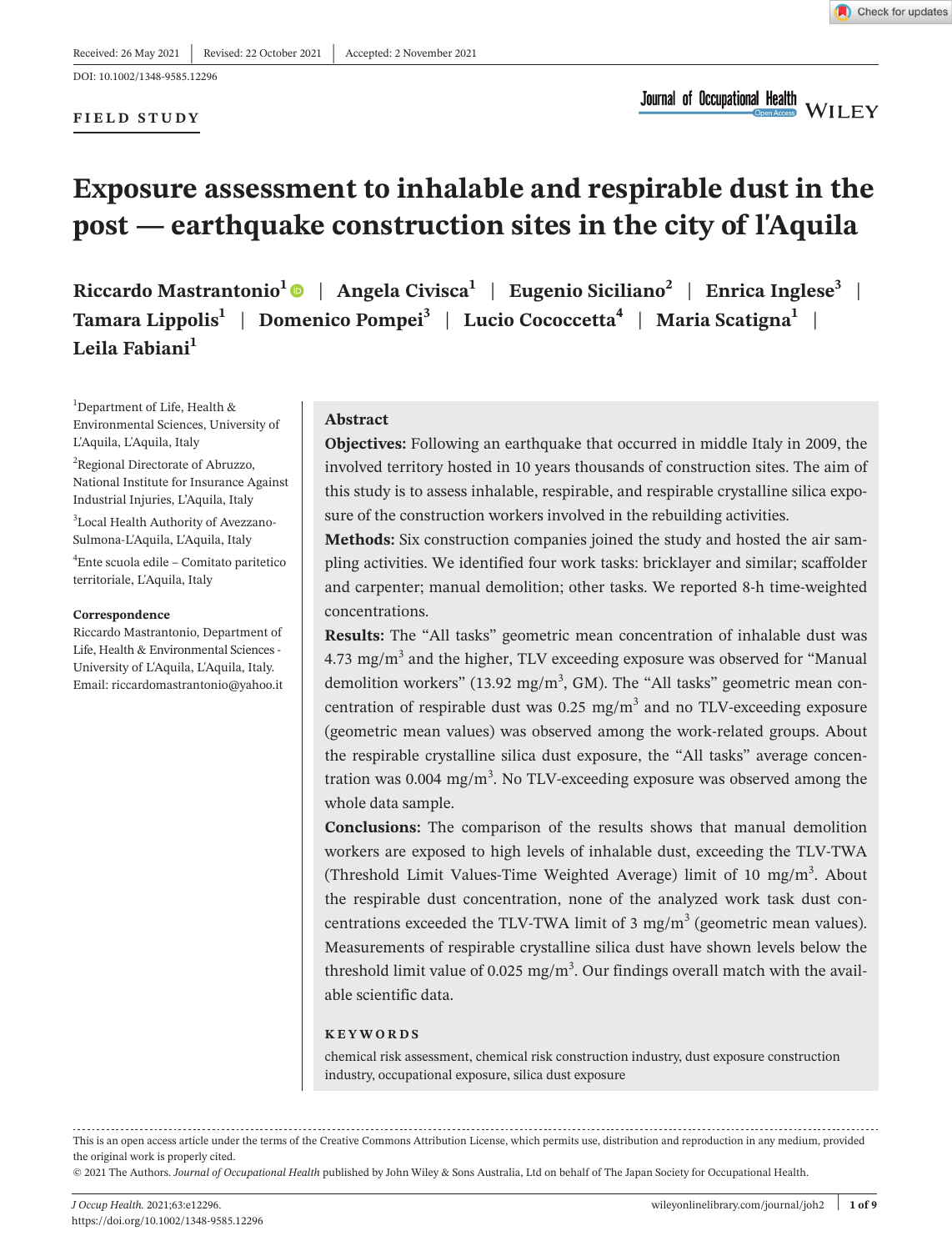**2 of 9 WILEY Journal of Occupational Health COMPRESS ARE:** MASTRANTONIO ET AL.

# **1** | **INTRODUCTION**

Following the 2009 earthquake, 8124 construction sites arose in the city of L'Aquila and the surrounding area. Of these, 592 construction sites are currently in place.<sup>1</sup>

Construction site activities involve significant risks and hazards associated with chemical exposure; this exposure is due to work processes and the generation or use of substances and mixtures. Because of this, workers in construction industries are commonly exposed to fibers and dusts with variable aerodynamic particle size distributions, particularly workers employed in building demolition sites. $2-4$  The purpose of this study is to determine personal dust exposure in the construction sites of the city of L'Aquila.

The construction industry is a huge economic sector that involves several jobs and work tasks. Thus, it can be difficult to assess or quantify accurately dust exposure levels among construction workers.<sup>5</sup> Dust exposure may cause respiratory diseases such as chronic obstructive pulmonary disease (COPD).<sup>5,6</sup>

In our study, we considered only the inhalable and respirable particle fractions, defined as follows:

- Inhalable fraction: Mass fraction of total airborne particles which is inhaled through the nose and mouth with a 50% cut-point of 100  $\mu$ m;
- • Respirable fraction: Mass fraction of inhaled particles which penetrate to the unciliated airways with a 50% cut-point of 4  $\mu$ m.<sup>7,8</sup>

Some crystalline silica particles are classified as respirable crystalline silica (RCS) due to their granulometry and whose inhalation may cause severe pulmonary diseases. Crystalline silica is widely used in construction sites and is a natural mineral found in rocks, sand, clay, and gravel.<sup>9</sup>

Crystalline silica particles smaller than  $10 \mu m$  in aerodynamic diameter are biologically active and can, therefore, penetrate into the lung causing silicosis and other diseases, especially if silica is freshly fractured.<sup>10,11</sup> Exposure to RCS in the construction industry is generally higher than the occupational exposure levels  $(OEL)^{12}$  RCS has been classified by the International Agency for Research on Cancer  $(IARC)$  as a Group 1 carcinogen.<sup>13</sup> Furthermore, evidence indicates that low cumulative exposure to RCS increases the incidence of lung diseases, such as COPD, bronchitis, emphysema, and kidney diseases.<sup>6,13,14</sup>

The first aim of this study is to estimate the personal exposure to inhalable and respirable dust in post-earthquake construction sites. Our measurements have been compared with the occupational exposure levels known as threshold limit values (TLVs), issued by the ACGIH (American Conference of Governmental Industrial Hygienists). TLVs refer to the airborne particulate concentration, which is set at 10 mg/m<sup>3</sup> for inhalable dusts and at  $3 \text{ mg/m}^3$  for respirable dust. These threshold limit values, defined as a time-weighted average (TWA), can be applied for a conventional 8-h workday and a 40-h workweek in which nearly all workers may be repeatedly exposed for a working lifetime without showing adverse effects. A further aim of this study is to investigate the exposure to RCS; for this carcinogenic pollutant, ACGIH recommends a TLV-TWA of  $0.025$  mg/m<sup>3</sup>.<sup>15</sup>

ACGIH proposes TLVs as safe as possible for human health. For completeness, we also report the TWA limit values recommended by the Occupational Safety and Health Administration (OSHA) and by the National Institute for Occupational Safety and Health (NIOSH). The two Agencies recommend the permissible exposure limits(PEL) and the recommended exposure limits(REL), respectively. The PEL are defined as the maximum airborne TWA concentration that should not be exceeded at any time during an 8-h workday and a 40-h workweek. The REL are defined as the maximum TWA concentration that should not be exceeded during a 10-h workday and a 40-h workweek.<sup>16</sup> These limits are summarized in Table 1. We report these American OELs because Italian regulations do not supply any.

# **2** | **METHODS**

The most damaged Italian region was Abruzzo (the earthquake hit 56 municipalities) but the seismic crater extended also to Marche, Lazio, and Umbria. Our study has been conducted in the province of L'Aquila which was the

|                                                | <b>OSHA PEL</b>          | <b>NIOSH REL</b>         | <b>ACGIH</b><br><b>TI</b> <sub>N</sub> |
|------------------------------------------------|--------------------------|--------------------------|----------------------------------------|
| TWA (Time Weighted Average) RCS                | $0.05$ mg/m <sup>3</sup> | $0.05$ mg/m <sup>3</sup> | $0.025$ mg/m <sup>3</sup>              |
| TWA (Time Weighted Average)<br>respirable dust | 5 mg/m <sup>3</sup>      | N.P.                     | $3 \text{ mg/m}^3$                     |
| TWA (Time Weighted Average)<br>inhalable dust  | $15 \text{ mg/m}^3$      | N.P.                     | $10 \text{ mg/m}^3$                    |

**TABLE 1** Occupational Exposure Limit Values (OELVs) for RCS, inhalable and respirable dust from different agencies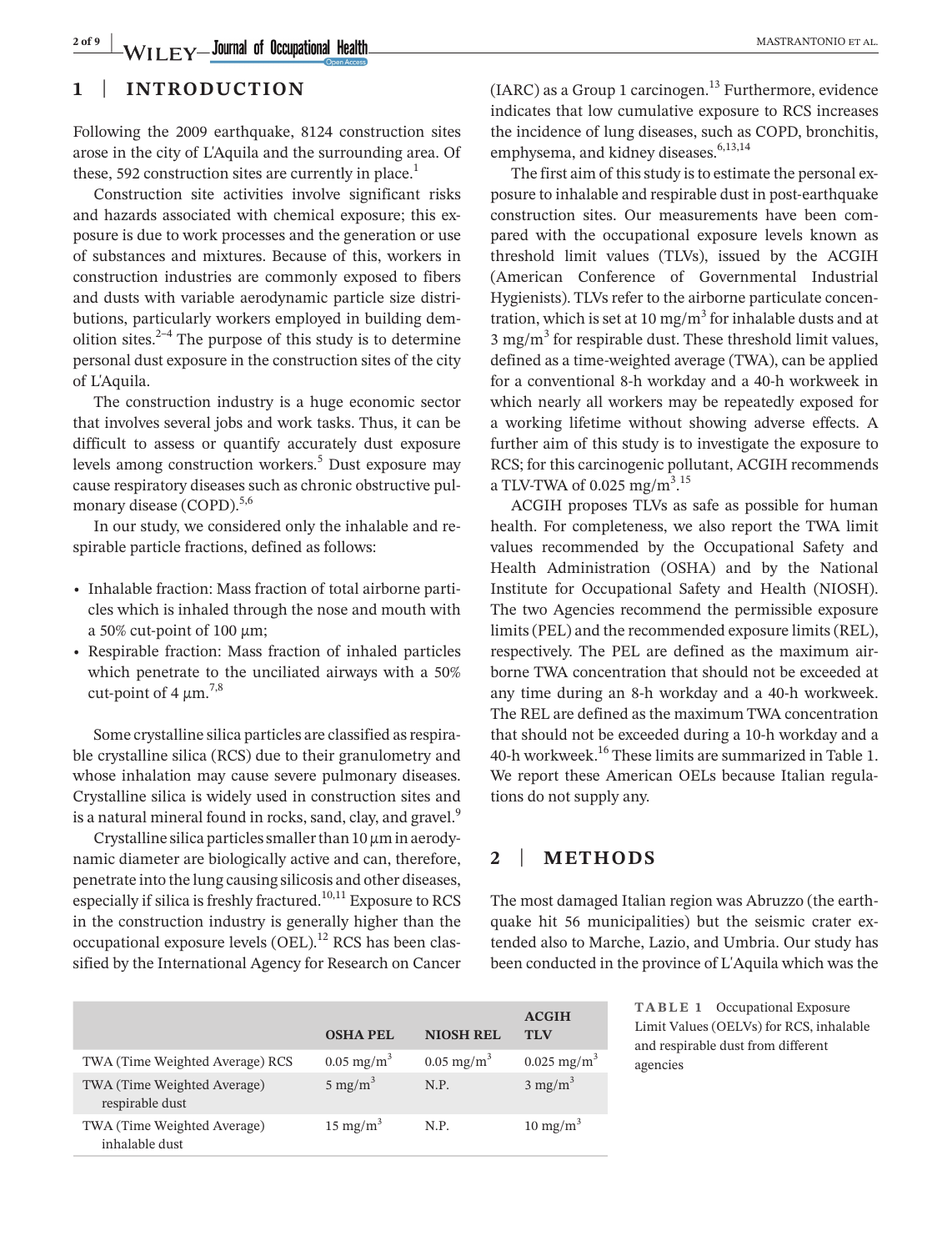**TABLE 2** Sampling duration in hours and workers involved by dust diameter

|                 | Number of<br>companies | Number of<br>construction sites | Number of<br>measurements | Number of<br>workers | <b>Total</b><br>sampling<br>hours |
|-----------------|------------------------|---------------------------------|---------------------------|----------------------|-----------------------------------|
| Inhalable dust  |                        | 28                              | 47                        | 47                   | 265                               |
| Respirable dust |                        | 28                              | 44                        | 43                   | 243                               |

most damaged, especially in the city center. The size of the yards was variable because we included in the study building sites located within:

- 1. The center of the city and of the neighboring municipalities (mainly historical buildings).
- 2. The suburb (mainly private dwellings).

However, the yards were not bigger than a five-story building.

Since the participation to the project was voluntary, the personnel of the Local Health Authority, the Joint Local Committee, and the University reached out to the building companies through informal channels (verbally or by telephone). The University and the Joint Local Committee invitation was based on existing professional relationships. The local health authority had a telephonic communication with 51 companies, chosen among those with at least one active building site.

To date, six companies have joined the project and the sampling activities in the construction sites have been carried out after a survey of the most relevant work tasks.

For each yard, we found a variable number of workers (arithmetic mean: 11.82; geometric mean 7.49; minimum 2; maximum 50). We often found workers employed by subcontracting companies that we could not involve in the sampling activities. The selection of the workers for sampling was conditioned by the ongoing working activities. Our aim was to assess the dust exposure without modifying the production cycles; in light of this, we prioritized the investigation of the exposure of bricklaying, manual demolition, and scaffolding/carpentry activities (the activities are fully explained in the next sentences of this section). In the absence of consensual workers or in the absence of these activities, we applied our personal samplers on workers engaged in the activities we listed in the "other work tasks activities".

In order to perform personal indoor air sampling, the selection of the workers was carried out based on the work tasks within the building site. There were four selected work tasks: "bricklayer or similar", "scaffolder and carpenter", "manual demolition worker" and "other work tasks"; the latter category includes a variety of activities related to different job types. Each of the above-mentioned tasks involve the performance of various duties. The following

are the specific tasks identified in the construction sites we visited to perform the sampling:

- 1. Bricklayer and similar: masonry work, resin and mortar injections, insulation, plasterwork, roofing work, installation of systems;
- 2. Scaffolder and carpenter: Carpentry activities and scaffolding erection.
- 3. Manual demolition worker: Demolition works and buried electrical conduits.
- 4. Other tasks: Installation of window and door moldings, drilling, wood finishing, woodcutting, electrical wiring, driver, sandblasting, installation of plumbing systems, and welding.

The inhalable and respirable indoor dust measurements were not taken in parallel on the same worker. Table 2 shows the number of companies that joined the study, the measurements performed, the number of workers, and the total number of sampling hours (excluding breaks). In view of the voluntariness of the participation and taking into account the ongoing working activities of each specific construction site, the number of samples stratified on the four groups are different. The goal of the study is "taking a picture" of the dust exposure in the postearthquake rebuilding yards.

Personal air sampling was performed using the following sampling train:

- 1. SKC AirCheck XR5000 sample pumps.<sup>17</sup>
- 2. 10-mm diameter silicone tubing.
- 3. SKC I.O.M. particle size-selective sampler for inhalable dust.18
- 4. SKC GS-3 cyclone for respirable dust.<sup>19</sup>

According to the NIOSH Manual of the Analytical Methods, $^{20}$  the World Health Organization, $^{21}$  and the ISO  $7708/1995$ , the ideal sampler for the respirable convention should have a 50% cut-point of 4  $\mu$ m. For the inhalable convention, the sampler should have a 50% cut-point of  $100 \mu m$ .

All the sample collection substrates were 25-mm PVC filters with  $5 \mu m$  pore size. The flow rate was monitored before and after the sampling through a portable field flowmeter kit (SKC field rotameter; 0.4–5.0 L/min).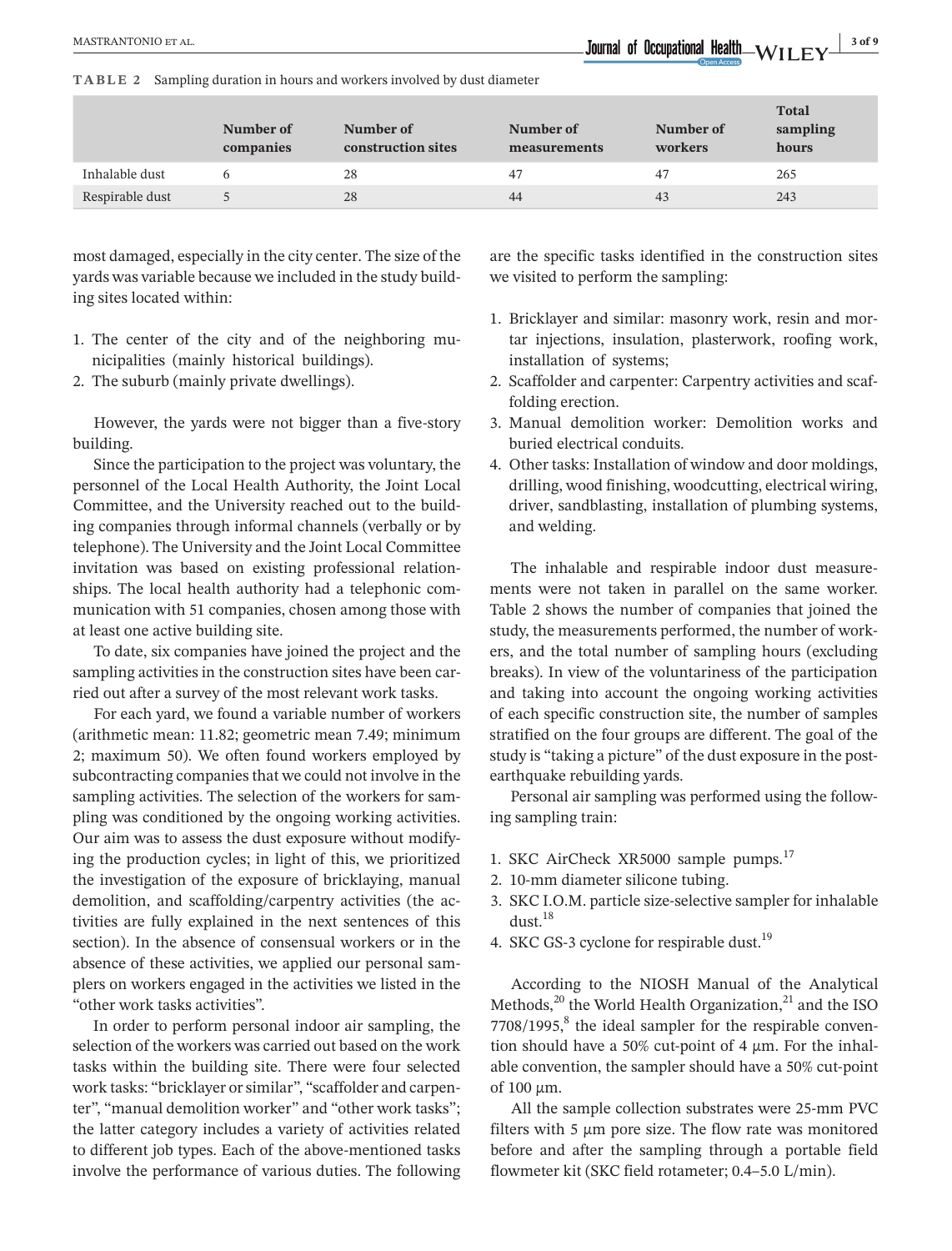**4 of 9 WILEY Journal of Occupational Health MASTRANTONIO** ET AL.

The same PVC filters were used as field blanks for both inhalable and respirable measurements. We prepared and brought them not less than three per yard (three for respirable dust sampling and three for inhalable dust sampling, if performed simultaneously).<sup>19</sup> All the field blanks have undergone the gravimetric procedure described in the next section. According to the ISO 15767:2009, $^{22}$  blank sampling media are exposed, as closely as possible, to the same conditions as the active sampling media, without actually drawing air through. Correction is effected by subtracting the average blank mass change from the mass change of the active collection substrates. Blanks shall be matched to the samplers used; for instance, if the sampler contains a filter within a sampling cassette that is weighed, the blank shall be the same type of filter within the same type of cassette.

In order to assess the personal exposure to the combined chemical pollutants and comparing our results with the TLV-TWA exposure limits, we referred to the European Standard EN  $689/2018$ <sup>23</sup> In case of several hazardous chemical exposures, the risk must be assessed for all the chemical agents in combination. For this to be possible, in addition to inhalable dust, respirable dust, and RCS single exposure limits comparison, we also applied a simultaneous exposure index  $(I_E)^{24}$ . This index is the sum of the exposures to each airborne pollutant divided by its OELv. We applied it because a synergic action between RCS and inorganic dust cannot be excluded<sup>6</sup>; with regard to the inhalable dust samples, they include several dust fractions so we can consider them more dangerous than respirable dust but interrelated. We calculated the  $I<sub>E</sub>$  from the arithmetic mean (AM) exposures to the three airborne pollutants for the "all tasks." We applied the following formula:

$$
I_E = \sum_{i=1}^{n} \frac{E_i}{\text{OELV}_i} = \frac{E_1}{\text{OELV}_1} + \frac{E_2}{\text{OELV}_2} + \frac{E_3}{\text{OELV}_3}.
$$

where  $n$  is the number of chemical pollutants, the worker is exposed to during the work shift and  $E_i$  is the exposure to all components in the workplace atmosphere. The OELV which must be applied to the simultaneous index is 1: exceeding thislimit indicates a relevant exposure to chemical risk.

# **2.1** | **Inhalable and respirable dust**

The concentration of inhalable and respirable dust was measured by personal sampling over a full 4 to 8 h shift. The selective samplers were set in the individual breathing zone of the workers and each measurement of inhalable and respirable dust was monitored and adjusted by using field blanks. I.O.M samplers were used by setting a 2 L/min flow rate. GS-3 Cyclones were used by setting a 2.75 L/min flow rate.

Samples and samplers carriage was performed using two De Walt TSTAK-reinforced toolboxes equipped with pre-cut sponges. The samples were transported by keeping them in an upright position and inside the cassettes used for the sampling. The sampling accessories were transported using a simple wheelie bin.

Gravimetric determination was performed to quantify the inhalable and respirable dust concentrations. According to the NIOSH manual of analytical methods, $^{20}$ we used the same electronic analytical balance (0,001 mg sensitivity) before and after sample collection. The limit of detection (LOD) was calculated as three times the standard deviation of the blanks (0.035 mg). All filters were placed in suitable containers and equilibrated in a balance room at  $20^{\circ}$ C ( $\pm$ 1°C) and 50% of relative humidity (RH)  $(\pm 5\% \text{ RH})$  for 48 h.<sup>25</sup> This operation was performed before and after each measurement. For inhalable dust samples, the filter cassettes were also weighted to avoid errors due to deposition on filter holder inner walls.<sup>26,27</sup> For respirable dust samples, the gravimetric analyses were performed by weighting the PVC filter without the cassette. $^{28}$ 

### **2.2** | **Respirable crystalline silica**

The concentration of Respirable crystalline silica was measured through a 4- to 8-h full-shift personal air sampling, using GS-3 Cyclones with a cut-point of 4  $\mu$ m, and 25-mm diameter, 5-µm pore size, PVC filters. Flow rate at 2.75 L/min was set and monitored through the portable field flowmeter before and after each sampling. The filters were, therefore, collected and analyzed by an accredited laboratory in compliance with the Unichim (Association for Unification in the Sector of Chemical Industry) M.U. 2398:11 method. The X-ray diffraction was performed with a Philips PW3830 X-ray generator, a Philips PW1820 goniometer, and a Philips PW1710 diffraction control unit. The calibration curve was prepared with PVC filters provided by the laboratory (deposition and weighing procedure). Quartz determination was performed by X-ray diffraction, positioning the filter directly inside the analytical tool. A certified sample analysis and a filed blank analysis were conducted. Calibration standards were prepared by the closed chamber sampling with 99% pure quartz (with a chemical and particle-size determination). Filters were weighted with a five decimal places scale. The LOD was calculated as  $\langle 0.002 \text{ mg/m}^3 \rangle$ .

### **2.3** | **Data analysis**

Data were analyzed using the STATA software package (STATA analysis and statistical software, release IC/14).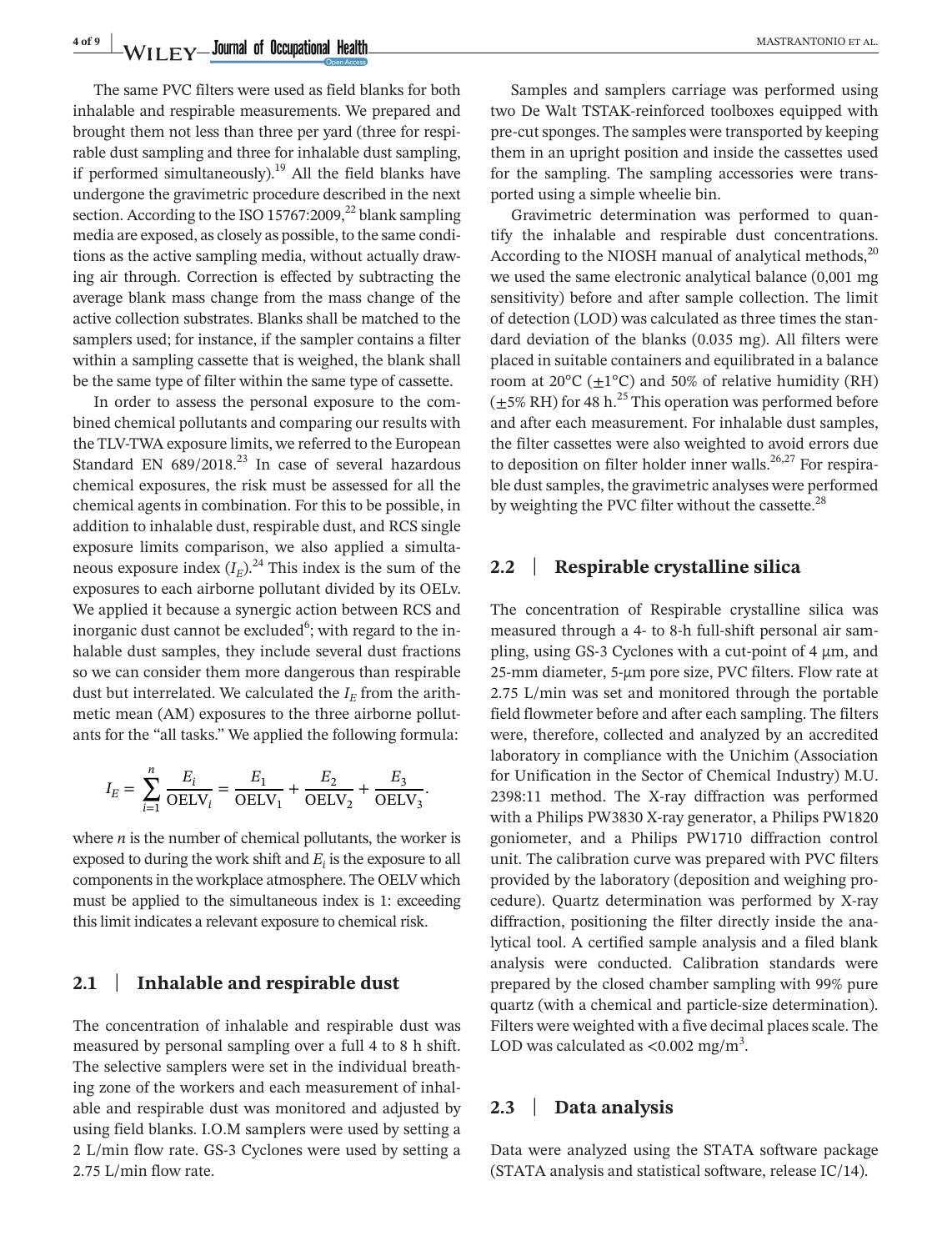The average exposure over an 8-h time period (normal work shift), 8-h TWA was calculated as:8 - h TWA =  $\sum_{i=1}^{n} C_i T_i / 8$  h, where  $C_i$  is the concentration during the *i*th interval, and  $T_i$  is the duration of the *i*th interval.

The dust exposure levels were described by arithmetic mean (AM), geometric mean (GM), and geometric standard deviation (GSD).

# **3** | **RESULTS**

Measurement time ranged from 4 to 8 h based on the duration of the different work tasks. We collected 91 dust samples. As stated in the "Methods" section, we applied a simultaneous exposure index to assess the chemical exposure to inhalable dust, respirable dust, and RCS dust for "All tasks." Table 3 illustrates that workers involved in the selected building sites are exposed to a too high dust level  $(I<sub>E</sub> = 1.66)$  (the European Standard<sup>23</sup> set an exposure limit of 1 for simultaneous exposures).

According to the EN  $689<sup>23</sup>$  we tested the work-related exposure compliance with the TLVs. Our findings show that due to the high workplace variability and typical exposure discontinuity in the construction industry, there is no compliance with TLVs for the work-related groups we studied.

# **3.1** | **Inhalable dust**

The "All tasks" geometric mean concentration of inhalable dust was 4.73 mg/m $^3$ , ranging from 0.01 to 90.93 mg/  $m<sup>3</sup>$ . A geometric mean value exceeding the 10 mg/m<sup>3</sup> TWA limit value was recorded for the "manual demolition worker" group. For this group, we observed that nearly 60% of the time-weighted measurements exceeded the ACGIH TLV-TWA. More than the 36% of samples collected in bricklaying or similar activities have been shown to exceed the limits. For "Scaffolder and carpenter" and "Other work tasks" groups this percentage was lower. Out of 47 measurements of inhalable dust, 2 were below the level of detection. We tested the differences between inhalable dust exposed groups using an ANOVA test. We

observed a statistically significant difference among the work-related groups with regard to the inhalable dust exposure ( $p < .05$ ). The analysis of variance among the work-related groups with regard to the respirable dust exposure has not been statistically significant. Table 4 shows our findings.

## **3.2** | **Respirable dust**

The "All tasks" geometric mean concentration of respirable dust was 0.25 mg/m<sup>3</sup>, ranging from 0.015 to 9.1 mg/m<sup>3</sup>. No work task-related group recorded a geometric mean higher than the ACGIH threshold limit value of 3 mg/m $^3$ . Apart from the "Other work tasks" group (which does not include TLV exceeding measurements), we observed that about 10% of the time-weighted measurements exceeded the ACGIH TLV-TWA in the remaining three groups. Out of 44 measurements of respirable dust concentrations, 9 were below the level of detection. We tested the differences between respirable dust exposed groups using a Student t test. We did not observe a statistically significant difference between the TWA respirable dust concentration of any group. Table 5 shows our findings.

# **3.3** | **Respirable crystalline silica**

We collected 44 filters used for respirable dust sampling and we analyzed 22 to identify the RCS concentration. Out of 22 measurements, 8 were below the level of detection. In all cases, the concentration of RCS was below the threshold limit value of 0.025  $mg/m<sup>3</sup>$  recommended by the ACGIH. Table 6 shows the work-related average concentration values.

# **4** | **DISCUSSION AND CONCLUSIONS**

The airborne inhalable dust geometric mean values, expressed as a concentration in mg/m<sup>3</sup>, are job-type related and are influenced by the work tasks carried out by workers (as statistically shown in the "inhalable dust"

**TABLE 3** Calculation of the simultaneous exposure index for "All tasks" for inhalable, respirable, and RCS dusts

| <b>Chemical agent</b>               | Agent (i) | OELV 8h mg/m <sup>3</sup> | Results (TWA) $mg/m^3$ (all work tasks) $(E_i)$ | $\frac{E_i}{\text{OELV}_i}$ |
|-------------------------------------|-----------|---------------------------|-------------------------------------------------|-----------------------------|
| Inahalable dust                     |           | 10                        | 12.08                                           | 1.21                        |
| Respirable dust                     |           | 3                         | 0.88                                            | 0.29                        |
| <b>RCS</b>                          |           | 0.025                     | 0.004                                           | 0.16                        |
| Simultaneous Exposure Index $(I_F)$ |           |                           |                                                 | 1.66                        |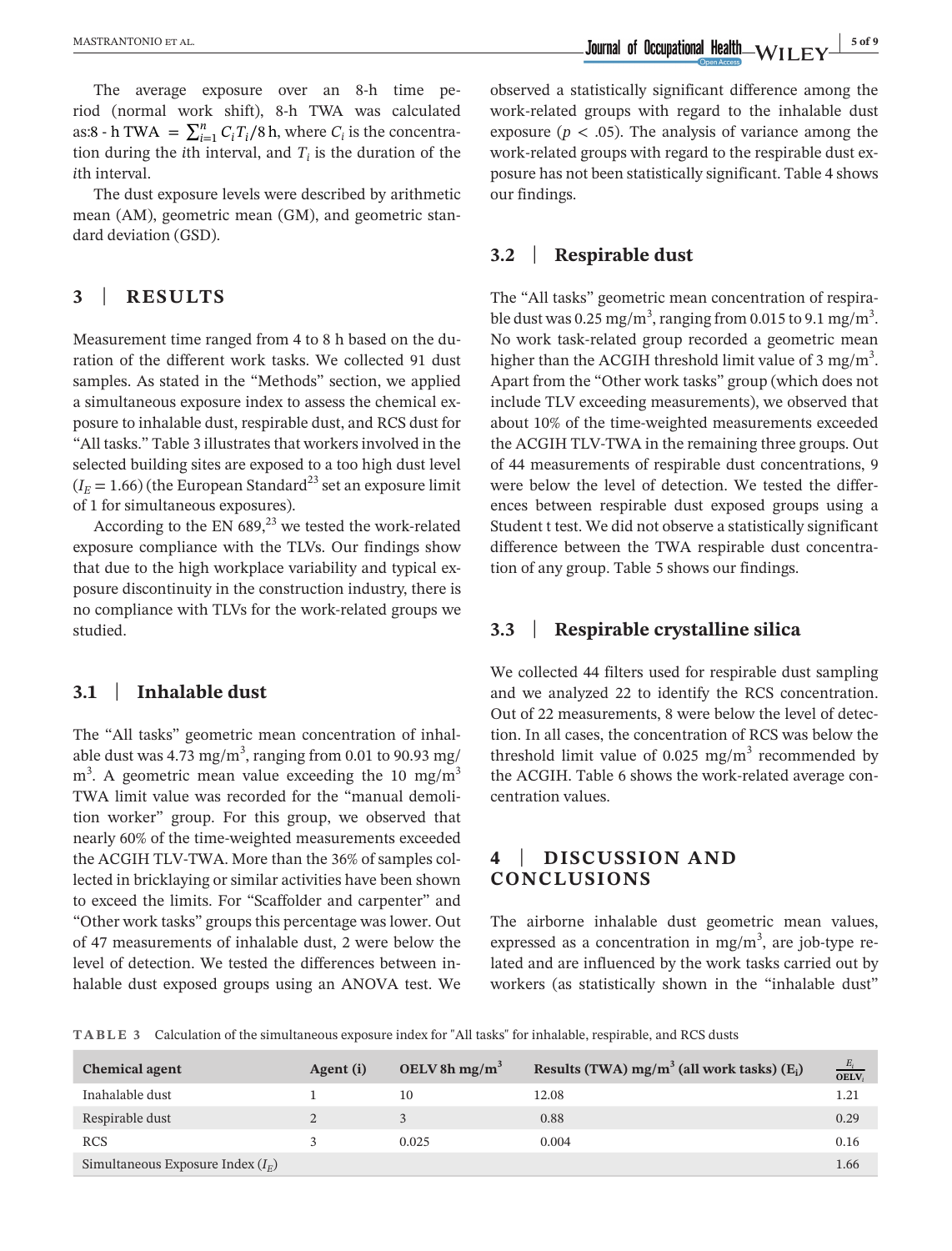### **TABLE 4** Concentration of inhalable dust by work task

| <b>Work task</b>                                                                                                                                                               | Scaffolder and<br>carpenter | .<br>demolition<br>worker | <b>Bricklayer</b><br>and similar | Other work<br>tasks | All tasks      |
|--------------------------------------------------------------------------------------------------------------------------------------------------------------------------------|-----------------------------|---------------------------|----------------------------------|---------------------|----------------|
| Measurements                                                                                                                                                                   | 7                           | 12                        | 19                               | 9                   | 47             |
| Measurements <lod< td=""><td><math>\mathbf{0}</math></td><td><math>\mathbf{0}</math></td><td><math>\overline{0}</math></td><td>2</td><td><math>\overline{2}</math></td></lod<> | $\mathbf{0}$                | $\mathbf{0}$              | $\overline{0}$                   | 2                   | $\overline{2}$ |
| Average sampling time (min) (min-max<br>sampling time: 240-480)                                                                                                                | 308                         | 385                       | 320                              | 360                 | 343            |
| $GM$ mg/m <sup>3</sup>                                                                                                                                                         | 2.23                        | 13.92                     | 5.08                             | 1.73                | 4.73           |
| <b>GSD</b>                                                                                                                                                                     | 3.23                        | 3.66                      | 2.79                             | 11.27               | 5.02           |
| AM mg/m <sup>3</sup>                                                                                                                                                           | 4.57                        | 26.56                     | 8.69                             | 5.80                | 12.08          |
| <b>SD</b>                                                                                                                                                                      | 7.44                        | 28.74                     | 11.03                            | 5.40                | 18.25          |
| Min - Max                                                                                                                                                                      | $0.42 - 21.35$              | $1.86 - 90.93$            | $1.14 - 46.35$                   | $0.03 - 14.48$      | $0.01 - 90.93$ |
| $\% \geq TLV$                                                                                                                                                                  | 14.28                       | 58.33                     | 36.84                            | 22.22               | 36.17          |

Abbreviations: AM: Arithmetic mean of the exposure concentration; LOD, Level of detection; GM, Geometric mean of the exposure concentration; GSD, Geometric Standard Deviation; SD, Standard deviation; %>TLV, percentage of exposures exceeding the TLV.

#### **TABLE 5** Concentration of respirable dust by work task

| Work task                                                                                                | Scaffolder and<br>carpenter | <b>Manual</b><br>demolition<br>worker | <b>Bricklayer and</b><br>similar | Other work<br>tasks | All tasks     |
|----------------------------------------------------------------------------------------------------------|-----------------------------|---------------------------------------|----------------------------------|---------------------|---------------|
| Measurements                                                                                             | 9                           | 7                                     | 20                               | 8                   | 44            |
| Measurements <lod< td=""><td>3</td><td><math>\mathbf{1}</math></td><td>2</td><td>3</td><td>9</td></lod<> | 3                           | $\mathbf{1}$                          | 2                                | 3                   | 9             |
| Average sampling time (min) (min-max<br>sampling time: 240–480)                                          | 286                         | 343                                   | 324                              | 390                 | 331           |
| $GM$ mg/m <sup>3</sup>                                                                                   | 0.16                        | 0.34                                  | 0.34                             | 0.14                | 0.25          |
| <b>GSD</b>                                                                                               | 5.36                        | 6.25                                  | 4.43                             | 7.02                | 5.23          |
| AM $mg/m3$                                                                                               | 0.55                        | 1.12                                  | 1.03                             | 0.50                | 0.88          |
| <b>SD</b>                                                                                                | 0.97                        | 1.97                                  | 2.10                             | 0.72                | 1.70          |
| Min - Max                                                                                                | $0.026 - 3.01$              | $0.031 - 5.86$                        | $0.025 - 9.10$                   | $0.015 - 2.00$      | $0.015 - 9.1$ |
| %≥TLV                                                                                                    | 11.11                       | 12.5                                  | 10.00                            | $\Omega$            | 9.09          |

Abbreviations: AM, Arithmetic mean of the exposure concentration; LOD, Level of detection; GM, Geometric mean of the exposure concentration; GSD, Geometric Standard Deviation; SD, Standard deviation; %>TLV, percentage of exposures exceeding the TLV.

|  |  | <b>TABLE 6</b> Average concentrations of RCS dust samples by work task |
|--|--|------------------------------------------------------------------------|
|--|--|------------------------------------------------------------------------|

| Work task                         | <b>Average concentration</b><br>of RCS $(mg/m3)$ | <b>Number of samples</b><br>collected | <b>Measurements</b><br>$<$ LOD |
|-----------------------------------|--------------------------------------------------|---------------------------------------|--------------------------------|
| Manual demolition worker          | 0.0038                                           | 4                                     |                                |
| Scaffolder and carpenter          | 0.0057                                           |                                       |                                |
| Bricklayer and similar work tasks | 0.004                                            | 10                                    |                                |
| Other work tasks                  | 0.0035                                           | 3                                     | $\Omega$                       |
| All tasks                         | 0.004                                            | 22                                    | 8                              |

paragraph of the Results section). As reported in Table 4, manual demolition workers inhalable dust exposure results to be exceeding the ACGIH threshold limit value. On the contrary, the average concentrations of respirable dust were found lower than the threshold limit value recommended by the above-mentioned American association (Table 5). In order to assess an "overall" exposure taking into account all the pollutants analyzed in this study, we performed a simultaneous exposure assessment. To achieve this goal, we referred to the BS EN  $689/2018^{23}$  and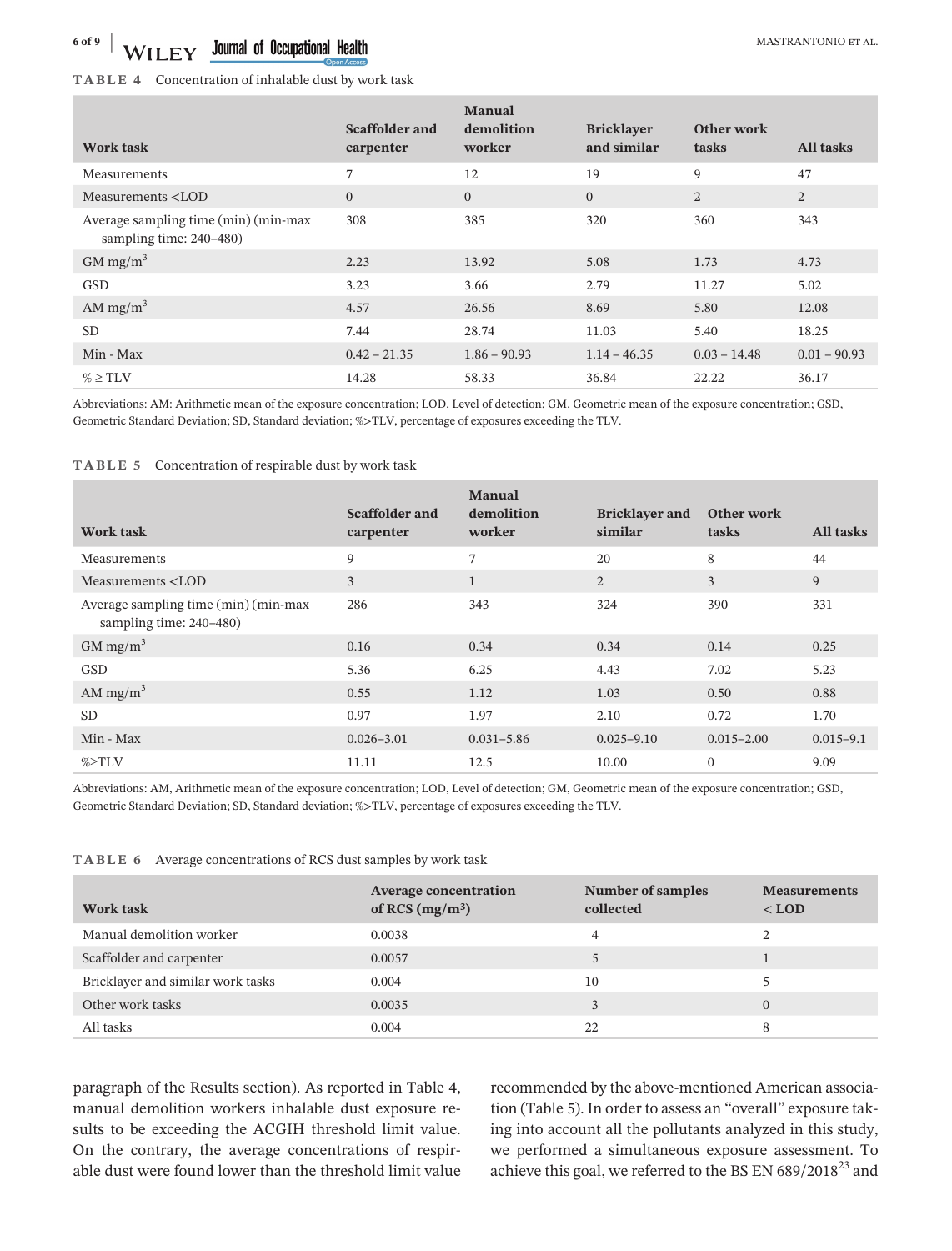we calculated the simultaneous exposure index  $I<sub>E</sub>$ . This approach allowed us to identify an "over-the-limit" exposure to inhalable, respirable, and RCS dust among the "All tasks" employed in the yards.

What we have just stated can be summarized as follows:

- 1. The task-specific personal dust (inhalable, respirable, RCS) sampling we performed in the post-earthquake rebuilding sites of the city of L'Aquila show a lowlevel exposure (except for demolition workers inhalable dust exposure);
- 2. The "overall" exposure (inhalable, respirable, RCS) assessment to dust show a global (all tasks) limitexceeding exposure.

In order to contextualize what we earlier stated, we examined similar studies in Scientific Literature. Our findings can be partially compared with those reported by Kirkeskov L.<sup>5</sup> Both studies performed personal air sampling among two specific work tasks: "manual demolition workers" and "carpenters" (but actually our study involves 4 specific work tasks, as stated in the "methods" section). The comparison of the results shows that manual demolition workers are exposed to considerably high levels of inhalable dust. Conversely, exposure levels to respirable dust among the same kind of workers were shown to be lower than the threshold limit value. In contrast, both studies show that carpenters are exposed to inhalable and respirable dust values lower than TLVs.

Clyde Zhengdao Li et al. investigated respirable dust and RCS exposure by personal full-shift sampling in Hong Kong construction sites.<sup>29</sup> They performed 723 personal samplings and carried out analysis for respirable dust and respirable crystalline silica exposure assessment. Their findings can be globally compared with ours because they found, for all samples, low levels of respirable dust (GM 0.314 mg/m $^3$ ) and RCS (GM 0.003 mg/m $^3$ ). Out of the 723 measures, they found 14 samples exceeding the OSHA PEL for respirable dust and 78 samples exceeding the NIOSH REL for RCS. They referred to more permissible exposure limits compared to us: OSHA PEL (5 mg/m<sup>3</sup>) for RD and to NIOSH REL  $(0.05 \text{ mg/m}^3)$  for quartz.

Mohammad Normohammadi et al. determined occupational exposure to RCS by sampling in 4 construction sites in Teheran.<sup>30</sup> They performed 60 personal measurements (15 per site) during building demolition activities (the job task is "demolition worker"). The results show a high personal exposure to silica (GM 0.132 mg/m $^3)$  which exceed the ACGIH TLV of 0.025 mg/m<sup>3</sup>. We found a comparable Danish study which we have already mentioned<sup>5</sup>: An exceeding personal concentration of RCS was found for demolition tasks (GM 0.12 mg/m<sup>3</sup>) in construction industry activities. As already shown in the results section

of the paper, we found values about 7 times lower than the American TLV in all 4 work tasks we investigated.

About personal inhalable dust exposure during demolition activities, the Teheran study $30$  shows the concentration values exceeding the OEL. Our results and the Kirkeskov L<sup>5</sup> ones also show overtaken inhalable dust limits: Demolition workers are exposed to high levels of airborne inhalable dusts (Teheran study AM 13.37 mg/ m<sup>3</sup>; Denmark study AM 108 mg/m<sup>3</sup>, GM 22.3 mg/m<sup>3</sup>; our study AM 26.56 mg/m<sup>3</sup>, GM 13.92 mg/m<sup>3</sup>).

The weakness of our study is the lack of qualitative analysis of air pollution. Considering the amount of building sites and of workers involved in the city of L'Aquila, it would be interesting to investigate which substances threaten workers' health. Another weakness is the limited number of measurements (especially RCS sampling). In conclusion, we must highlight that the threshold limit values we applied in this study are recommended for indoor work environments and that construction sites may have different ventilation characteristics compared to indoor work environments because of the "work in progress" status of the buildings.

The several constructions sites which have been erected across the province of L'Aquila after 2009 are subject to strict health and safety measures and inspections. Our findings are comparable with those reported in the literature although, to the best of our knowledge, at the time of this study, no other Italian comparable studies have been published.

### **ACKNOWLEDGMENTS**

The authors declare there are no funding sources to list. The study was self-funded. This manuscript has been released as a pre-print on Research Square with the title: Exposure assessment to inhalable and respirable dust in the post-earthquake construction sites in the city of L'Aquila (Riccardo Mastrantonio et al). The study group is composed by technical and academic staff of the University of the Studies of L'Aquila and of the National Institute for Insurance against Accidents at Work: M. Pettinaro, L. Tobia, L. Arrizza, N. Di Martino, T. Tomassi, S. Leonardi.

#### **DISCLOSURE**

*Ethical approval*: N/A. *Informed consent*: N/A. *Registry and the Registration No*. *of the study*/*Trial*: N/A. *Animal studies*: N/A. *Conflict of interest*: Authors declare no Conflict of Interests for this article.

### **AUTHOR CONTRIBUTIONS**

All the authors read and approved the manuscript. RM planned and carried out the sampling activities, participated in the gravimetric analyses of the dust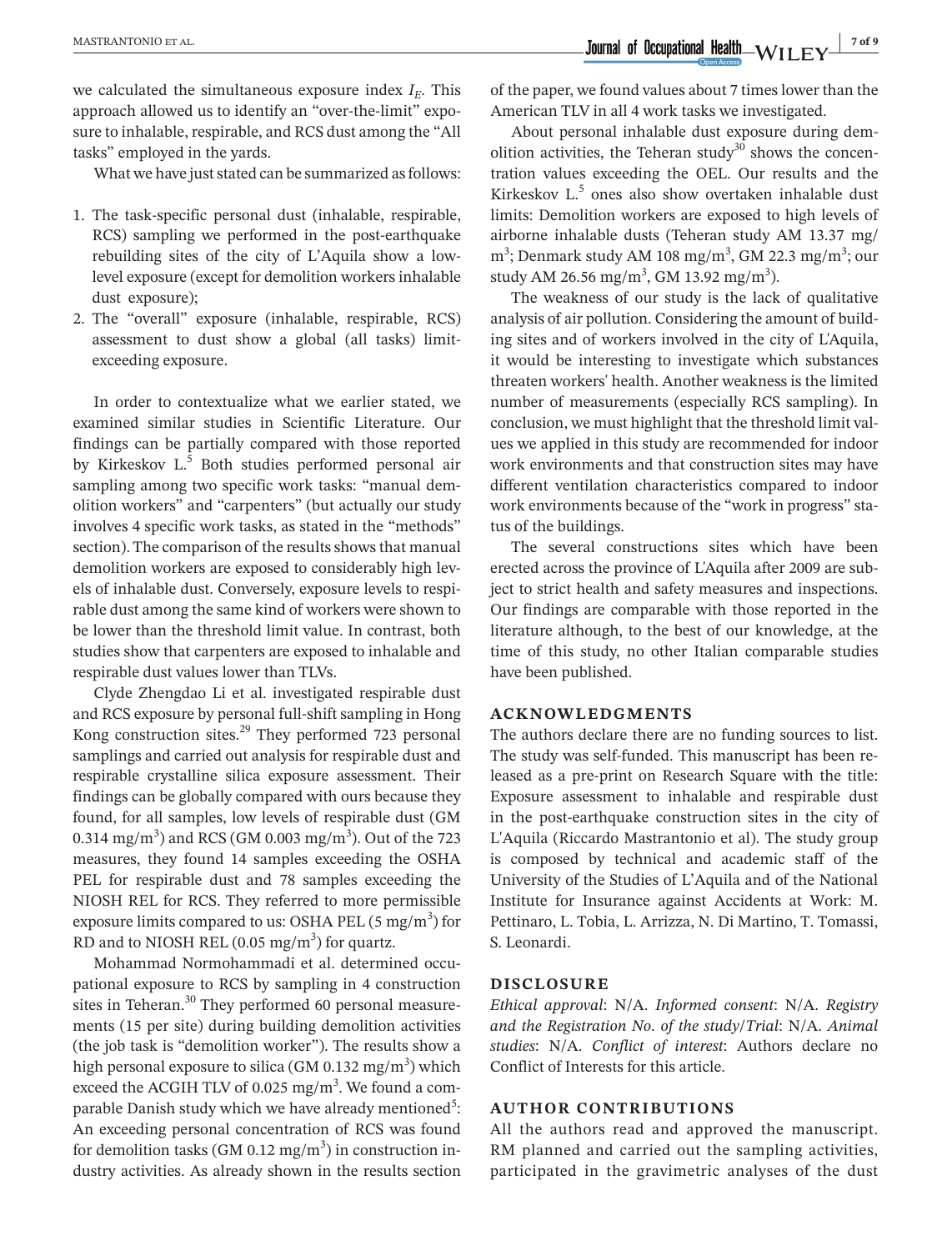**8 of 9 |** MASTRANTONIO et al.

samples, and collected and analyzed the results; AC and TL carried out the gravimetric analyses of the dust samples; EI planned and carried out the sampling activities and participated in the gravimetric analyses of the dust samples; ES managed the funding providing by the National Institute for Insurance Against Industrial Injuries and supervised the scientific activities; DP managed the funding providing by the Local Health Authority of Abruzzo and supervised the scientific activities; LC managed the funding providing by the Ente scuola edile – Comitato paritetico territoriale and supervised the scientific activities; MS collected and analyzed the results; LF managed the funding provided by the Department of Life, Health & Environmental Sciences and supervised the scientific activities.

### **PREPRINT**

<https://www.researchsquare.com/article/rs-7675/v1>

### **DATA AVAILABILITY STATEMENT**

The data that support the findings of this study are available from the corresponding author upon reasonable request.

#### **ORCID**

*Riccardo Mastrantonio* [https://orcid.](https://orcid.org/0000-0002-0465-3784) [org/0000-0002-0465-3784](https://orcid.org/0000-0002-0465-3784)

#### **REFERENCES**

- 1. USRA Ufficio speciale per la ricostruzione dell'Aquila (Special Office for the Reconstruction of L'Aquila) <http://www.usra.it/>. Accessed on 12 September 2018
- 2. Van Deurssen E, Pronk A, Spaan S, et al. Quartz and respirable dust in the Dutch construction industry: a baseline exposure assessment as part of a multidimensional intervention approach. *Ann Occup Hyg*. 2014;58(6):724-738.
- 3. Dumortier P, De Vuyst P. Asbestos exposure during uncontrolled removal of sprayed-on asbestos Ann. *Occup Hyg*. 2012;56(1):49-54.
- 4. Leonardi S, Poma AMG, Colafarina S, et al. Early genotoxic damage through micronucleus test in exfoliated buccal cells and occupational dust exposure in construction workers: a cross-sectional study in L'Aquila, Italy. *Ecotoxicol Environ Saf*. 2020;203:110989.
- 5. Kirkeskov L, Jessing Agerby Hanskov D, Brauer C. Total and respirable dust exposures among carpenters and demolition workers during indoor work in Denmark. *J Occup Med Toxicol*. 2016;11:45. doi[:10.1186/s12995-016-0134-5](https://doi.org/10.1186/s12995-016-0134-5)
- 6. Omland Ø, Würtz ET, Aasen TB, et al. Occupational chronic obstructive pulmonary disease: a systematic literature review. *Scand J Work Environ Health*. 2014;40(1):19-35.
- 7. UNI EN 481/1993. Atmosfera nell'ambiente di lavoro. Definizione delle frazioni granulometriche per la misurazione delle particelle aerodisperse.
- 8. ISO 7708. Air quality Particle size fraction definitions for health-related sampling. International Standard First edition 1995-04-01.
- 9. Mohamed SH, El-ansary AL, El-aziz EMA. Determination of crystalline silica in respirable dust upon occupational exposure for Egyptian workers. *Ind Health*. 2018;56(3):255-263.
- 10. Porter DW, Barger M, Robinson VA, Leonard SS, Castranova DLV. Comparison of low doses of aged and freshly fractured silica on pulmonary inflammation and damage in the rat. *Toxicol*. 2002;175:63-71.
- 11. Castranova V, Vallyathan V. Silicosis and coal workers' pneumoconiosis. *Environ Health Perspect*. 2000;108(suppl 4):675-684.
- 12. Rushton L. Chronic obstructive pulmonary disease and occupational exposure to silica. *Rev Environ Health*. 2007;22:255-272.
- 13. IARC monographs. Arsenic, metals, fibers and dusts. Volume 100C. A review of human carcinogens. 2012 ISBN 978 92 832 1320 8.
- 14. Steenland K. One agent, many diseases: exposure response data and comparative risks of different outcomes following silica exposure. *Am J Ind Med*. 2005;48:16-23.
- 15. 2015 TLVs and BEIs based on the documentation of the Threshold limit values for chemical substances and physical agents and Biological exposure indices. 2015; ISBN: 978-1-607260-77-6.
- 16. NIOSH pocket guide to chemical hazards. DHHS (NIOSH). 2007; Publication No. 2005-149
- 17. BS EN 1232-1997. Workplace atmospheres Pumps for personal sampling of chemical agents - Requirements and test methods. ICS13.040.30; 23.080
- 18. CEN/TR 15230:2005. Workplace atmospheres Guidance for sampling of inhalable, thoracic and respirable aerosol fractions. Table B.1
- 19. CEN/TR 15230:2005. Workplace atmospheres Guidance for sampling of inhalable, thoracic and respirable aerosol fractions. Table B.3;
- 20. National Institute for Occupational Safety and Health. *NIOSH Manual of Analytical Methods (NMAM), 5th Edition - Factors Affecting Aerosol Sampling*. DEPARTMENT OF HEALTH AND HUMAN SERVICES, Centres for Disease Control and Prevention.; 2016.
- 21. World Health Organization. Hazard prevention and control in the work environment: airborne dust. WHO/SDE/OEH/99.14;
- 22. ISO 15767:2009. Workplace atmospheres Controlling and characterizing uncertainty in weighing collected aerosols;
- 23. BS EN 689:2018. Workplace exposure Measurement of exposure by inhalation to chemical agents – Strategy for testing compliance with occupational exposure limit values. Ref. No. EN 689:2018+AC:2019 E;
- 24. International Labour Organization. Encyclopaedia of occupational health and safety. ISBN 92-2-101000-7. Pages 1545-1547. 1972.
- 25. NIOSH method number 0501 Particulates not otherwise regulated, total. Issue 1, 08 May 2015
- 26. Demange M, Gendre JC, Herve-Bazin B, Carton B, Peltier A. Aerosol evaluation difficulties due to particle deposition on filter holder inner walls. *Ann Occup Hyg*. 1990;34(4):399-403.
- 27. Harper M, Demange M. Concerning sampler wall deposits in the chemical analysis of airborne metals. *Journal of Occupational and Environmental Hygiene*. 2007;4(9):D81-D86.